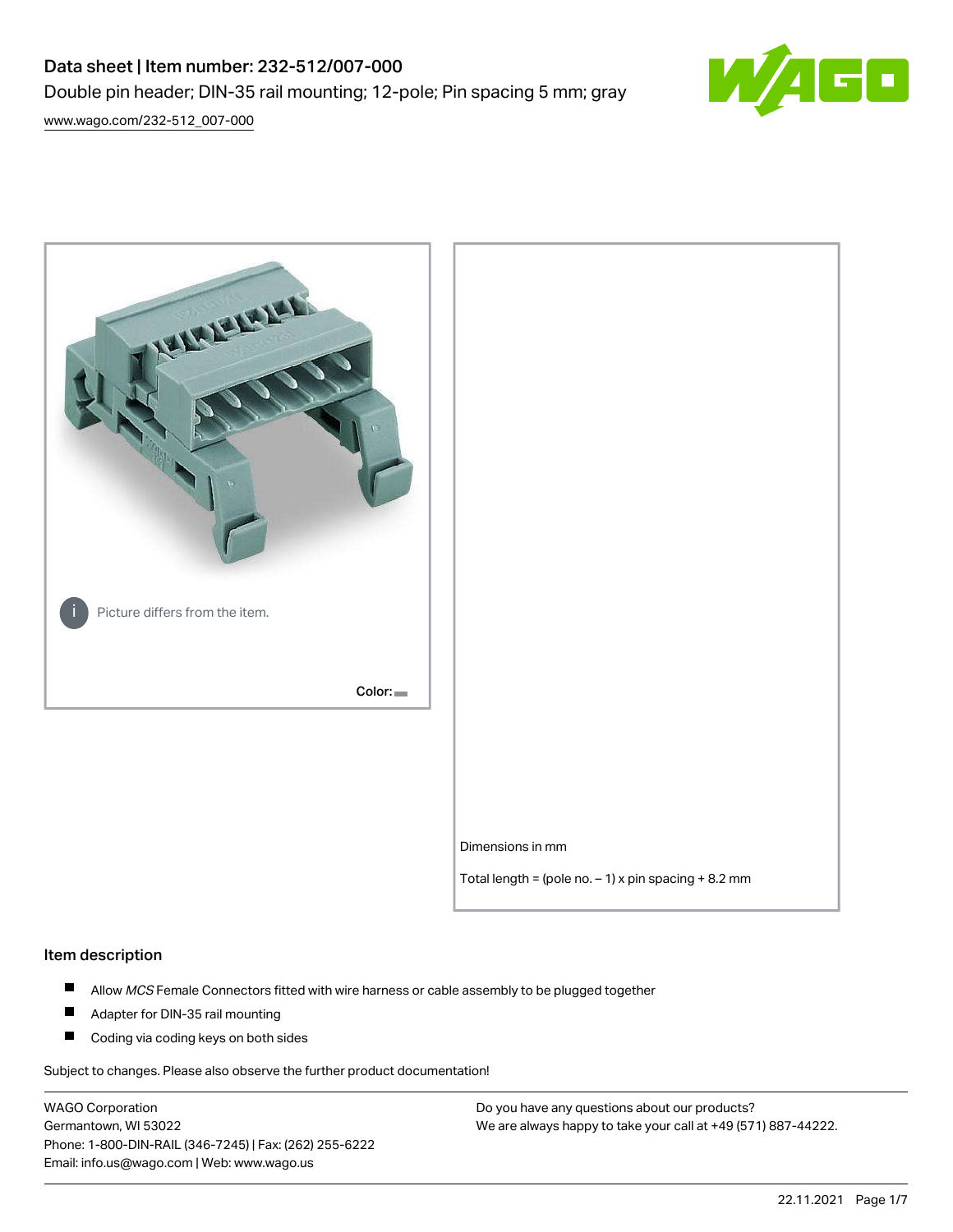

### Data Notes

| Safety information 1 | The <i>MCS – MULTI CONNECTION SYSTEM</i> includes connectors<br>without breaking capacity in accordance with DIN EN 61984. When<br>used as intended, these connectors must not be connected<br>/disconnected when live or under load. The circuit design should<br>ensure header pins, which can be touched, are not live when<br>unmated. |
|----------------------|--------------------------------------------------------------------------------------------------------------------------------------------------------------------------------------------------------------------------------------------------------------------------------------------------------------------------------------------|
| Variants:            | Other pole numbers<br>Other versions (or variants) can be requested from WAGO Sales or<br>configured at https://configurator.wago.com/                                                                                                                                                                                                     |

## Electrical data

## IEC Approvals

| Ratings per                 | IEC/EN 60664-1                                                        |
|-----------------------------|-----------------------------------------------------------------------|
| Ratings (note)              | Notice: Male connectors must not be live when disconnected!           |
| Rated voltage (III / 3)     | 250 V                                                                 |
| Rated surge voltage (III/3) | 4 <sub>k</sub> V                                                      |
| Rated voltage (III/2)       | 320 V                                                                 |
| Rated surge voltage (III/2) | 4 <sub>k</sub> V                                                      |
| Nominal voltage (II/2)      | 630 V                                                                 |
| Rated surge voltage (II/2)  | 4 <sub>k</sub> V                                                      |
| Rated current               | 12A                                                                   |
| Legend (ratings)            | $(III / 2)$ $\triangle$ Overvoltage category III / Pollution degree 2 |

# UL Approvals

| Approvals per                  | UL 1059 |
|--------------------------------|---------|
| Rated voltage UL (Use Group B) | 300 V   |
| Rated current UL (Use Group B) | 15 A    |
| Rated voltage UL (Use Group D) | 300 V   |
| Rated current UL (Use Group D) | 10 A    |

## Ratings per UL

| Rated voltage UL 1977 | 600 V |
|-----------------------|-------|
| Rated current UL 1977 |       |

Subject to changes. Please also observe the further product documentation!

| <b>WAGO Corporation</b>                                | Do you have any questions about our products?                 |
|--------------------------------------------------------|---------------------------------------------------------------|
| Germantown, WI 53022                                   | We are always happy to take your call at +49 (571) 887-44222. |
| Phone: 1-800-DIN-RAIL (346-7245)   Fax: (262) 255-6222 |                                                               |
| Email: info.us@wago.com   Web: www.wago.us             |                                                               |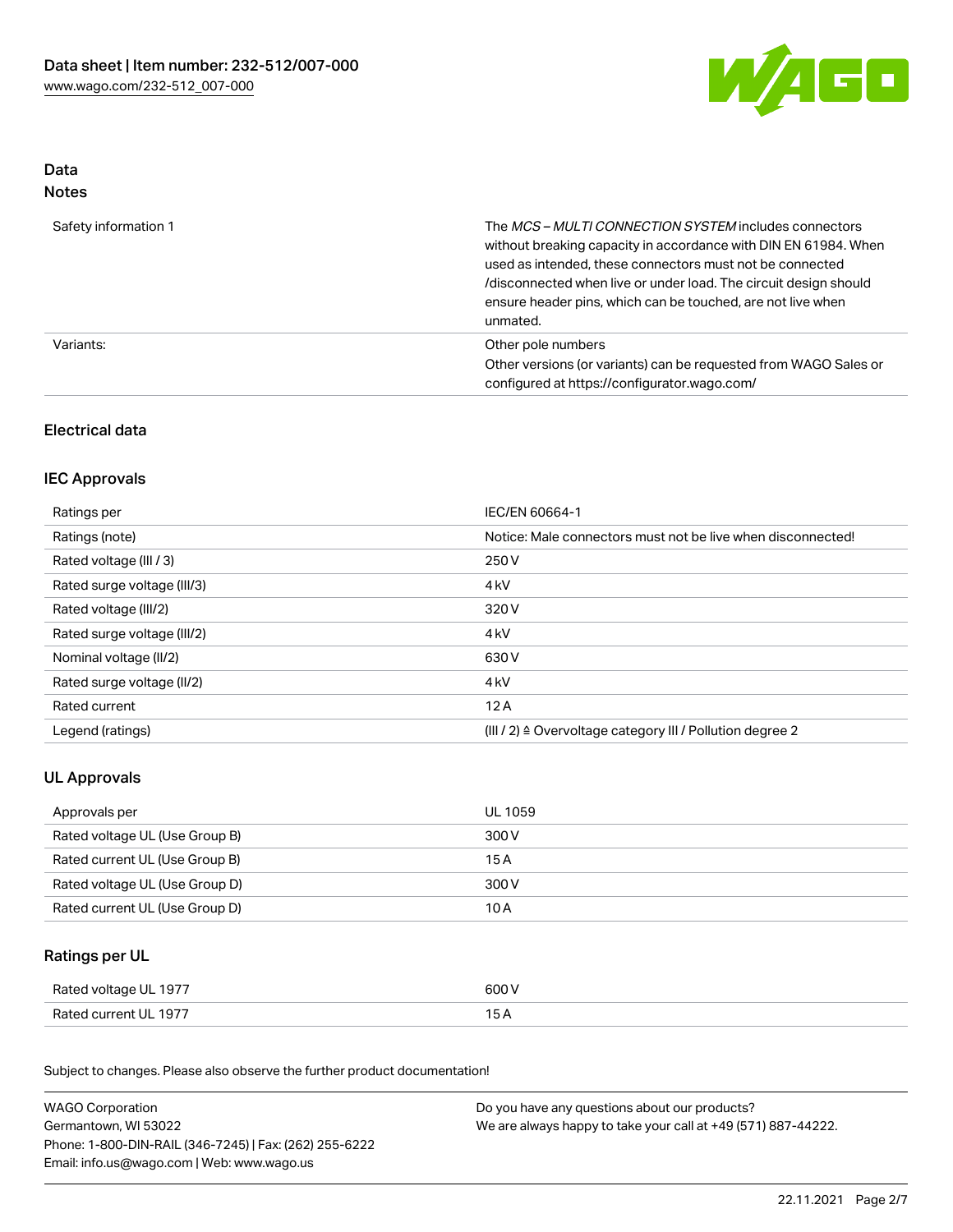

## CSA Approvals

| <b>WAGO Corporation</b>                                                    | Do you have any questions about our products? |
|----------------------------------------------------------------------------|-----------------------------------------------|
| Subject to changes. Please also observe the further product documentation! |                                               |
|                                                                            | V <sub>0</sub>                                |
| Insulation material<br>Flammability class per UL94                         | Polyamide (PA66)                              |
| Material group                                                             | <sup>1</sup>                                  |
| Color                                                                      | gray                                          |
| <b>Material data</b>                                                       |                                               |
| Locking of plug-in connection                                              | Without                                       |
| Mismating protection                                                       | No                                            |
| Connector (connection type)                                                | for pluggable connector                       |
| Contact type (pluggable connector)                                         | Male connector/plug                           |
| Plug-in connection                                                         |                                               |
| Mounting type                                                              | DIN-35 rail                                   |
| Mechanical data                                                            |                                               |
| Depth                                                                      | 42.5 mm / 1.673 inch                          |
| Height from upper-edge of DIN-rail                                         | 15 mm / 0.591 inch                            |
| Width                                                                      | 63.2 mm / 2.488 inch                          |
| Pin spacing                                                                | 5 mm / 0.197 inch                             |
| Physical data                                                              |                                               |
| Number of poles                                                            | 12                                            |
| <b>Connection 1</b>                                                        |                                               |
| Number of levels                                                           | 1                                             |
| Number of connection types                                                 | 1                                             |
| Total number of potentials                                                 | 12                                            |
| <b>Connection data</b>                                                     |                                               |
| Rated current CSA (Use Group D)                                            | 10A                                           |
| Rated voltage CSA (Use Group D)                                            | 300 V                                         |
| Rated current CSA (Use Group B)                                            | 15A                                           |
| Rated voltage CSA (Use Group B)                                            | 300V                                          |
| Approvals per                                                              | <b>CSA</b>                                    |

Germantown, WI 53022 Phone: 1-800-DIN-RAIL (346-7245) | Fax: (262) 255-6222 Email: info.us@wago.com | Web: www.wago.us

We are always happy to take your call at +49 (571) 887-44222.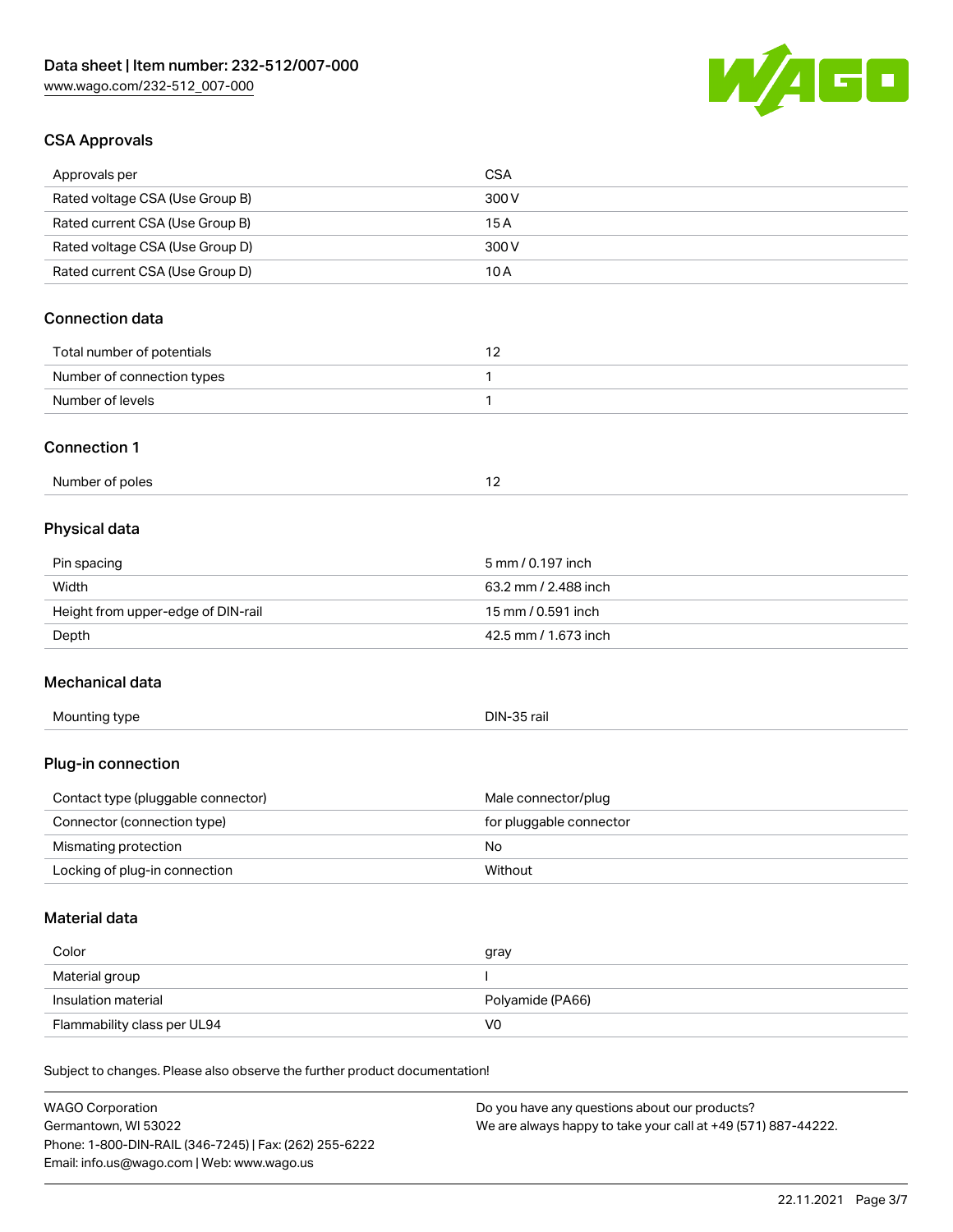[www.wago.com/232-512\\_007-000](http://www.wago.com/232-512_007-000)

![](_page_3_Picture_2.jpeg)

| Contact material | Electrolytic copper (E <sub>Cu</sub> ) |
|------------------|----------------------------------------|
| Contact plating  | tin-plated                             |
| Fire load        | 0.228 MJ                               |
| Weight           | 11.1 $g$                               |
|                  |                                        |

## Environmental requirements

| Limit temperature range | ⊥+100 °ົ<br>-60 |
|-------------------------|-----------------|
|-------------------------|-----------------|

#### Commercial data

| Product Group         | 3 (Multi Conn. System) |
|-----------------------|------------------------|
| PU (SPU)              | 25 Stück               |
| Packaging type        | box                    |
| Country of origin     | DE                     |
| <b>GTIN</b>           | 4045454339500          |
| Customs tariff number | 8536694040             |

## Approvals / Certificates

#### Country specific Approvals

| Logo | Approval                                            | <b>Additional Approval Text</b> | Certificate<br>name |
|------|-----------------------------------------------------|---------------------------------|---------------------|
|      | CВ<br><b>DEKRA Certification B.V.</b>               | IEC 61984                       | NL-39756            |
|      | <b>CSA</b><br>DEKRA Certification B.V.              | C <sub>22.2</sub>               | 1466354             |
| EMA  | <b>KEMA/KEUR</b><br><b>DEKRA Certification B.V.</b> | EN 61984                        | 2190761.01          |

#### Ship Approvals

|      |                                                                            |                                 | Certificate |
|------|----------------------------------------------------------------------------|---------------------------------|-------------|
| Logo | Approval                                                                   | <b>Additional Approval Text</b> | name        |
| ABS. | <b>ABS</b>                                                                 | -                               | $19-$       |
|      | American Bureau of Shipping                                                |                                 | HG15869876- |
|      |                                                                            |                                 | <b>PDA</b>  |
|      |                                                                            |                                 |             |
|      | <b>BV</b>                                                                  | IEC 60998                       | 11915/D0 BV |
|      | Bureau Veritas S.A.                                                        |                                 |             |
|      | Subject to changes. Please also observe the further product documentation! |                                 |             |

WAGO Corporation Germantown, WI 53022 Phone: 1-800-DIN-RAIL (346-7245) | Fax: (262) 255-6222 Email: info.us@wago.com | Web: www.wago.us

Do you have any questions about our products? We are always happy to take your call at +49 (571) 887-44222.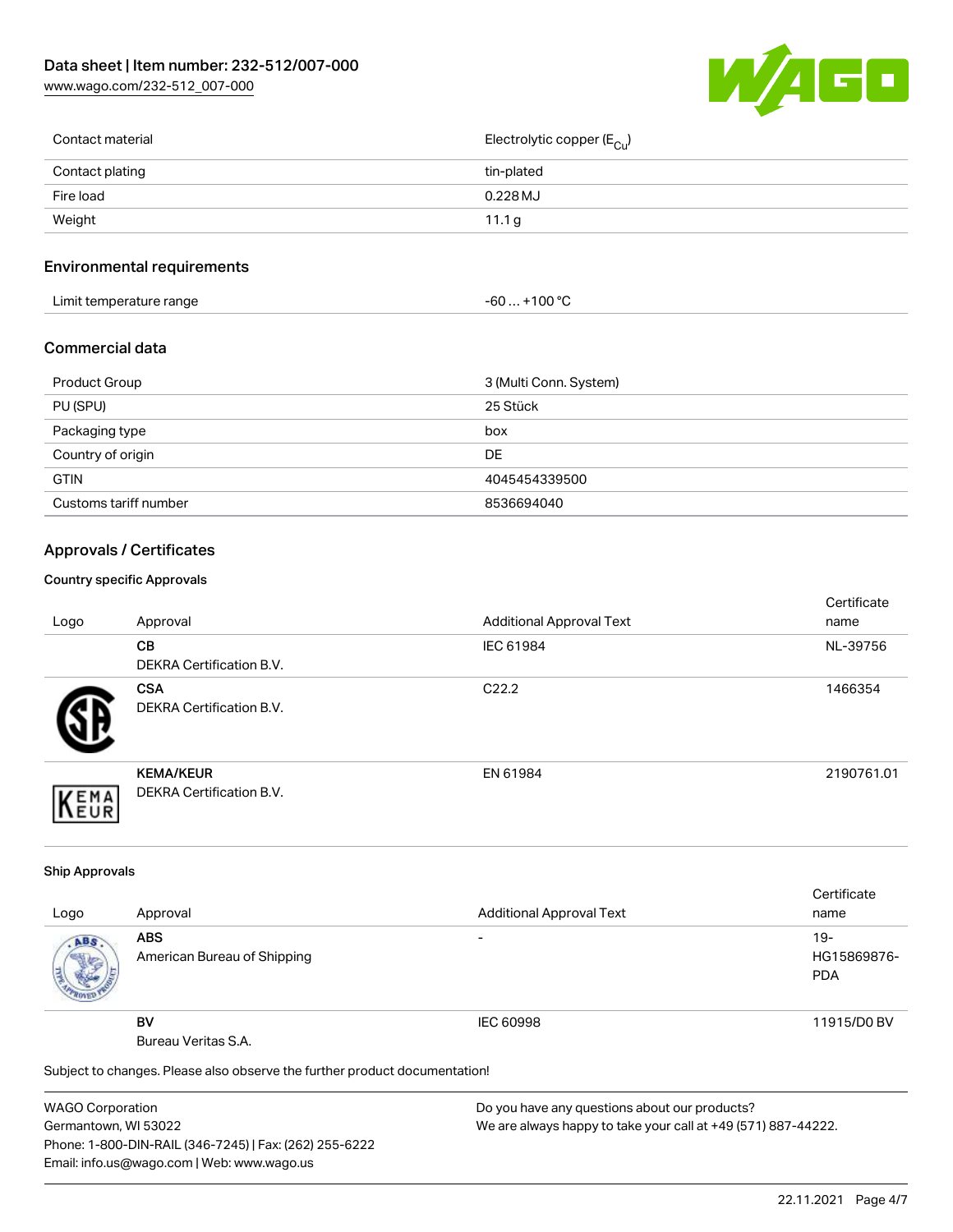![](_page_4_Picture_1.jpeg)

![](_page_4_Picture_2.jpeg)

## DNV GL Det Norske Veritas, Germanischer Lloyd EN 60998 TAE000016Z UL-Approvals Logo Approval Approval Approval Additional Approval Text Additional Approval Text Certificate name UL Underwriters Laboratories Inc. UL 1059 E45172 UR Underwriters Laboratories Inc. UL 1977 **E45171**

# Counterpart

![](_page_4_Picture_5.jpeg)

Item no.231-112/026-000 Female plug; 12-pole; 12 AWG max; pin spacing 5 mm; 1 conductor per pole; gray [www.wago.com/231-112/026-000](https://www.wago.com/231-112/026-000)

#### Optional accessories

Carrier rail

| Mounting accessories |  |
|----------------------|--|
|----------------------|--|

| Item no.: 210-198<br>Copper carrier rail; 35 x 15 mm; 2.3 mm thick; 2 m long; unslotted; according to EN 60715; copper-<br>www.wago.com/210-198<br>colored<br>Item no.: 210-504<br>Steel carrier rail; 35 x 7.5 mm; 1 mm thick; 2 m long; slotted; galvanized; according to EN 60715; silver-<br>www.wago.com/210-504<br>colored<br>Item no.: 210-505<br>Steel carrier rail; 35 x 7.5 mm; 1 mm thick; 2 m long; unslotted; galvanized; according to EN 60715;<br>www.wago.com/210-505<br>silver-colored<br>Item no.: 210-506<br>Steel carrier rail; 35 x 15 mm; 1.5 mm thick; 2 m long; unslotted; galvanized; similar to EN 60715; silver-<br>www.wago.com/210-506<br>colored | Item no.: 210-197<br>Steel carrier rail; 35 x 15 mm; 1.5 mm thick; 2 m long; slotted; similar to EN 60715; silver-colored | www.wago.com/210-197 |
|--------------------------------------------------------------------------------------------------------------------------------------------------------------------------------------------------------------------------------------------------------------------------------------------------------------------------------------------------------------------------------------------------------------------------------------------------------------------------------------------------------------------------------------------------------------------------------------------------------------------------------------------------------------------------------|---------------------------------------------------------------------------------------------------------------------------|----------------------|
|                                                                                                                                                                                                                                                                                                                                                                                                                                                                                                                                                                                                                                                                                |                                                                                                                           |                      |
|                                                                                                                                                                                                                                                                                                                                                                                                                                                                                                                                                                                                                                                                                |                                                                                                                           |                      |
|                                                                                                                                                                                                                                                                                                                                                                                                                                                                                                                                                                                                                                                                                |                                                                                                                           |                      |
|                                                                                                                                                                                                                                                                                                                                                                                                                                                                                                                                                                                                                                                                                |                                                                                                                           |                      |

Subject to changes. Please also observe the further product documentation!

| <b>WAGO Corporation</b>                                | Do you have any questions about our products?                 |
|--------------------------------------------------------|---------------------------------------------------------------|
| Germantown, WI 53022                                   | We are always happy to take your call at +49 (571) 887-44222. |
| Phone: 1-800-DIN-RAIL (346-7245)   Fax: (262) 255-6222 |                                                               |
| Email: info.us@wago.com   Web: www.wago.us             |                                                               |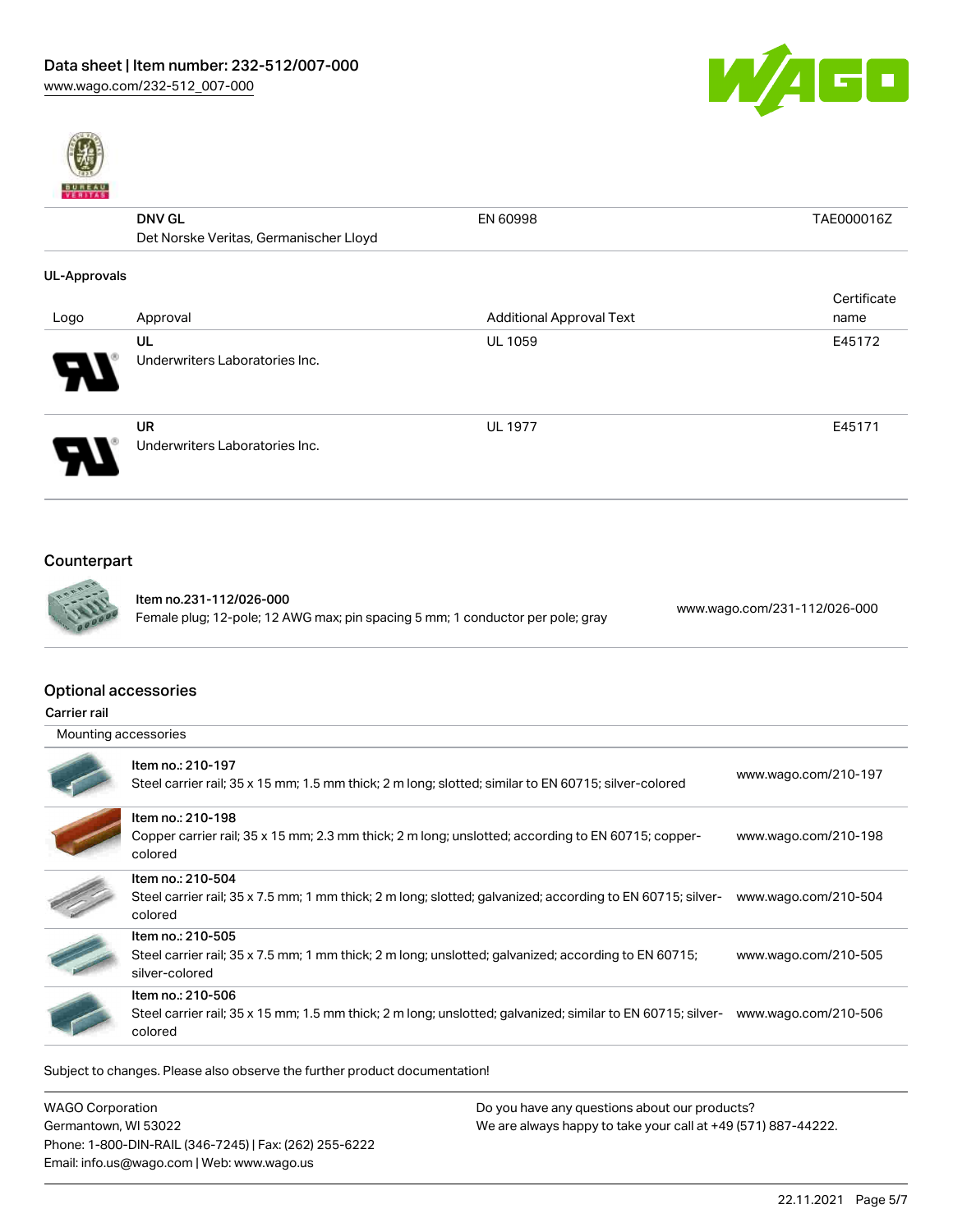# Data sheet | Item number: 232-512/007-000

Phone: 1-800-DIN-RAIL (346-7245) | Fax: (262) 255-6222

Email: info.us@wago.com | Web: www.wago.us

[www.wago.com/232-512\\_007-000](http://www.wago.com/232-512_007-000)

![](_page_5_Picture_2.jpeg)

|                                                         | Item no.: 210-508<br>Steel carrier rail; 35 x 15 mm; 1.5 mm thick; 2 m long; slotted; galvanized; similar to EN 60715; silver-<br>colored                             |                                                                                                                |               | www.wago.com/210-508 |
|---------------------------------------------------------|-----------------------------------------------------------------------------------------------------------------------------------------------------------------------|----------------------------------------------------------------------------------------------------------------|---------------|----------------------|
|                                                         | Item no.: 210-113<br>Steel carrier rail; 35 x 7.5 mm; 1 mm thick; 2 m long; unslotted; according to EN 60715; silver-colored                                          |                                                                                                                |               | www.wago.com/210-113 |
|                                                         | Item no.: 210-118<br>Steel carrier rail; 35 x 15 mm; 2.3 mm thick; 2 m long; unslotted; according to EN 60715; silver-colored                                         |                                                                                                                |               | www.wago.com/210-118 |
|                                                         | Item no.: 210-112<br>Steel carrier rail; 35 x 7.5 mm; 1 mm thick; 2 m long; slotted; according to EN 60715; "Hole width 25 mm; www.wago.com/210-112<br>silver-colored |                                                                                                                |               |                      |
|                                                         | Item no.: 210-114<br>Steel carrier rail; 35 x 15 mm; 1.5 mm thick; 2 m long; unslotted; similar to EN 60715; silver-colored                                           |                                                                                                                |               | www.wago.com/210-114 |
|                                                         | Item no.: 210-115<br>Steel carrier rail; 35 x 7.5 mm; 1 mm thick; 2 m long; slotted; according to EN 60715; "Hole width 18 mm; www.wago.com/210-115<br>silver-colored |                                                                                                                |               |                      |
|                                                         | Item no.: 210-196<br>Aluminum carrier rail; 35 x 8.2 mm; 1.6 mm thick; 2 m long; unslotted; similar to EN 60715; silver-colored                                       |                                                                                                                |               | www.wago.com/210-196 |
| Coding                                                  |                                                                                                                                                                       |                                                                                                                |               |                      |
| Coding                                                  | Item no.: 231-129<br>Coding key; snap-on type; light gray                                                                                                             |                                                                                                                |               | www.wago.com/231-129 |
| <b>Downloads</b><br>Documentation                       |                                                                                                                                                                       |                                                                                                                |               |                      |
| <b>Additional Information</b><br>Technical explanations |                                                                                                                                                                       | 2019 Apr 3                                                                                                     | pdf<br>2.0 MB | Download             |
| <b>CAD files</b>                                        |                                                                                                                                                                       |                                                                                                                |               |                      |
| CAD data                                                |                                                                                                                                                                       |                                                                                                                |               |                      |
|                                                         | 2D/3D Models 232-512/007-000                                                                                                                                          |                                                                                                                | <b>URL</b>    | Download             |
| <b>CAE</b> data                                         |                                                                                                                                                                       |                                                                                                                |               |                      |
|                                                         | EPLAN Data Portal 232-512/007-000                                                                                                                                     |                                                                                                                | <b>URL</b>    | Download             |
|                                                         | ZUKEN Portal 232-512/007-000                                                                                                                                          |                                                                                                                | <b>URL</b>    | Download             |
|                                                         | Subject to changes. Please also observe the further product documentation!                                                                                            |                                                                                                                |               |                      |
| <b>WAGO Corporation</b><br>Germantown, WI 53022         |                                                                                                                                                                       | Do you have any questions about our products?<br>We are always happy to take your call at +49 (571) 887-44222. |               |                      |